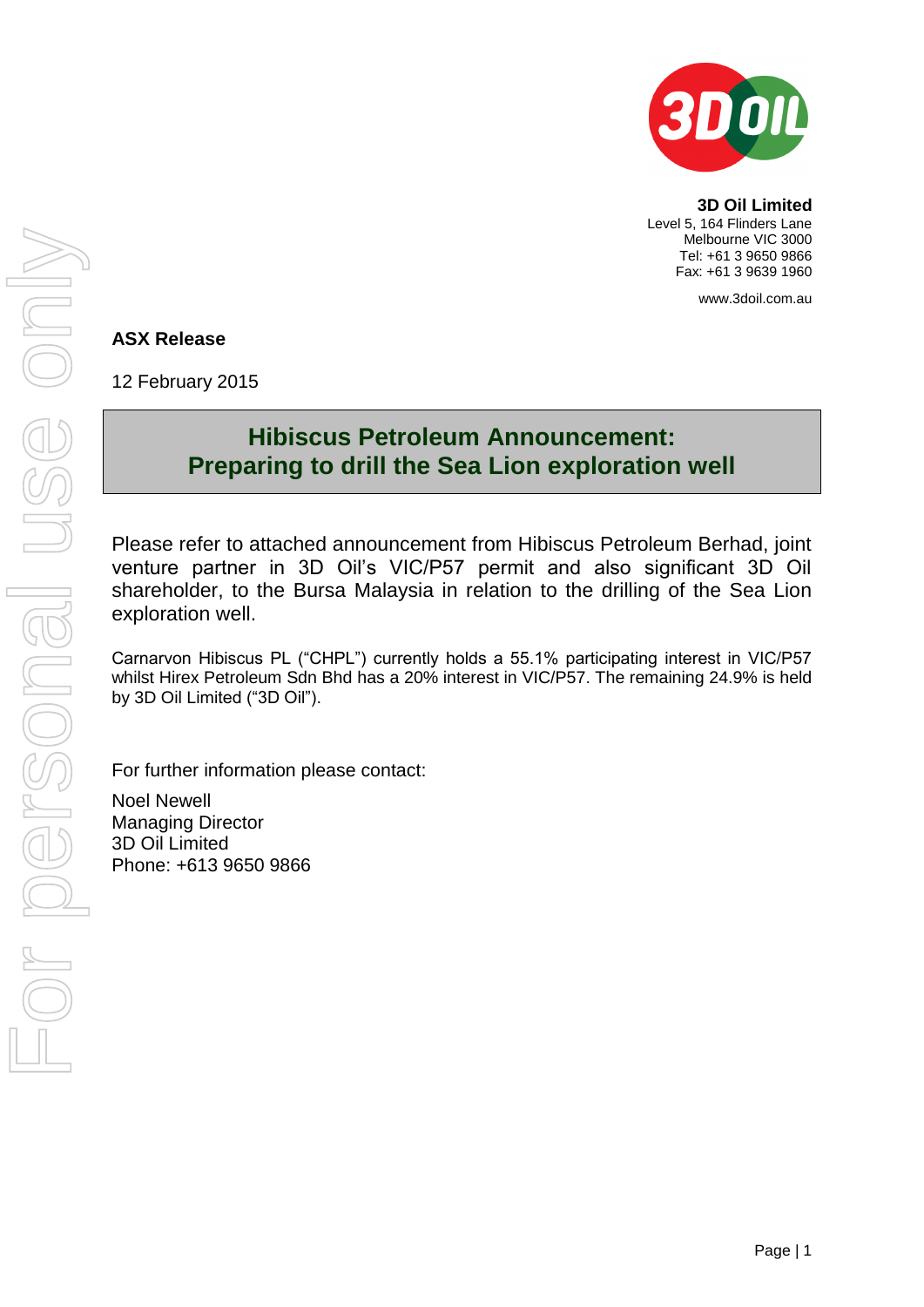

## **HIBISCUS PETROLEUM BERHAD - PRESS RELEASE**

## **CARNARVON HIBISCUS READY TO COMMENCE ITS EXPLORATION DRILLING PROGRAMME AT SEA LION IN 2 nd QUARTER OF 2015**

- Hibiscus' subsidiary, Carnarvon Hibiscus as Operator, will use the Seadrill West Telesto rig to drill an exploration well in VIC/P57 offshore Australia
- West Telesto rig has arrived in the Bass Strait and drilling of the Sea Lion exploration well is expected to commence in June 2015, following Origin Energy's drilling campaign

**Kuala Lumpur, 11 February 2015:** Hibiscus Petroleum Berhad (Hibiscus Petroleum) wholly-owned entity, Carnarvon Hibiscus Pty Ltd (CHPL), has progressed the plan to commence the drilling operations of an exploration well located in VIC/P57 offshore Australia in June 2015.

CHPL had, in October 2014, signed a rig share agreement with Origin Energy Resources Ltd (Origin Energy), whereby CHPL will assume the services of Seadrill's West Telesto drilling rig, an independent leg cantilever jack-up rig, to spud and drill the Sea Lion exploration well after the Origin's drilling activities. The drilling of the Sea Lion exploration well is estimated to take up to 30 days.

In mid-January, the West Telesto rig arrived at Port Philip Bay in Melbourne on a Heavy Lift Vessel (HLV) and has since been offloaded and towed to Western Port Bay. West Telesto will shortly be towed to the Yolla field to commence Origin Energy's planned well programme.

Commenting on the West Telesto's arrival, Dr Kenneth Pereira, Managing Director of Hibiscus Petroleum said, "We are excited to see the rig's arrival in Australia as this is a big step towards the start of our second exploration drilling campaign as an independent E&P company in an operator's role. Other than the Sea Lion drilling activities, we are also looking forward towards drilling in Norway where our jointly controlled entity, Lime Petroleum Norway AS expects to drill 3 exploration wells this year, as nonoperator."

The Sea Lion exploration prospect has been selected for drilling after in-depth technical and economic evaluation, with estimated prospective resources of between 11 million barrels on a P50 case to 15.3 million barrels on an upside P10 case. A commercial discovery at Sea Lion would significantly improve the economics of CHPL's West Seahorse development where a tie-in of the 2 fields would be possible.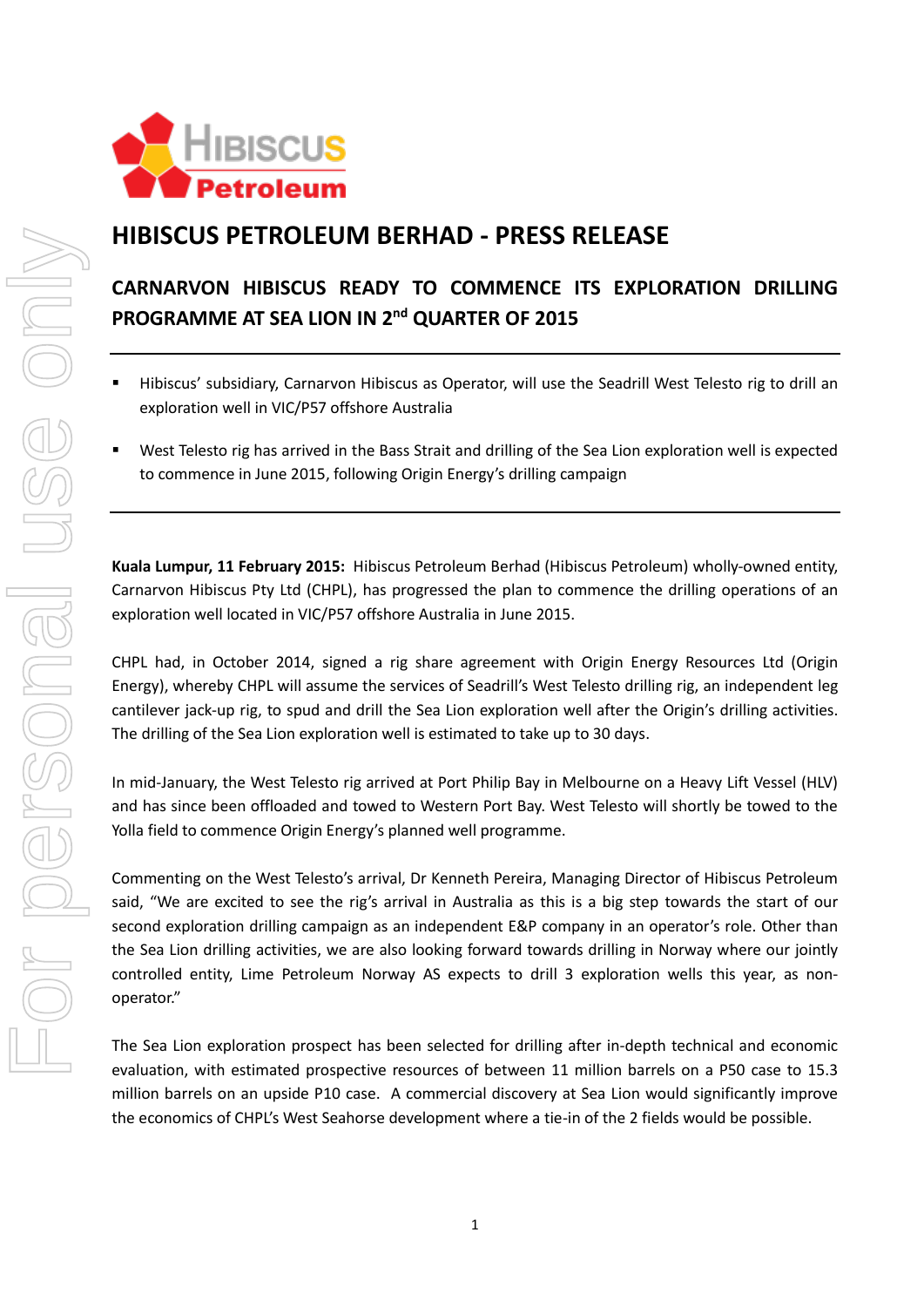CHPL currently holds a 55.1% participating interest in VIC/P57 whilst Hirex Petroleum Sdn Bhd (HIREX, a 41% jointly controlled entity of Hibiscus Petroleum) has a 20% interest in VIC/P57. The remaining 24.9% is held by 3D Oil Limited (3D Oil).



*West Telesto being towed on a Heavy Lift Vessel (HLV) into Port Phillip Bay, Melbourne*

For enquiries, kindly contact:

#### **Head Office**

HIBISCUS PETROLEUM BERHAD (798322-P) Second Floor, Tower Block Syed Kechik Foundation Building Jalan Kapas, Bangsar 59100 Kuala Lumpur Tel : +6 03 2092 1300 Fax : +6 03 2092 1301

**Investors and Media** Joyce Vasudevan (CFO) [joyce@hibiscuspetroleum.com](mailto:joyce@hibiscuspetroleum.com) Telephone: +60 13 365 7835 [www.hibiscuspetroleum.com](http://www.hibiscuspetroleum.com/)

#### *About Hibiscus Petroleum Berhad*

*Hibiscus Petroleum Berhad (HIBISCS: 5199) is Malaysia's first listed independent exploration and production company. The company was listed on the Main Market of Bursa Malaysia Securities Berhad in July 2011 . Hibiscus Petroleum is focused on the exploration and development of oil and gas fields in the Middle East, Norway, South Asia, East Asia, and the Oceania region. For more information, please visit our website at [http://www.hibiscuspetroleum.com](http://www.hibiscuspetroleum.com/).*